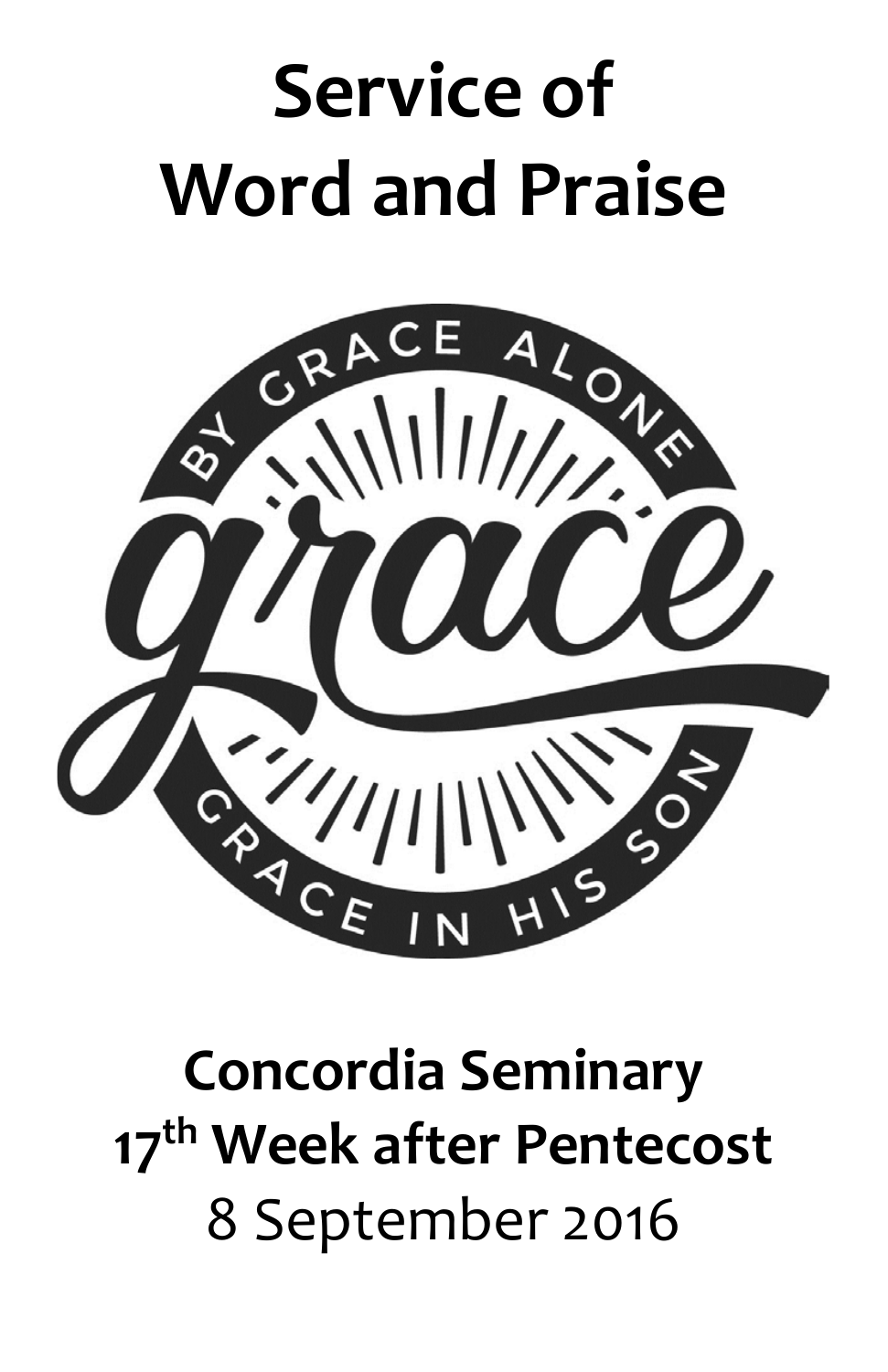Pre-Service Music "As It Is In Heaven"

*—Please stand if able—*

## Salutation and Welcome

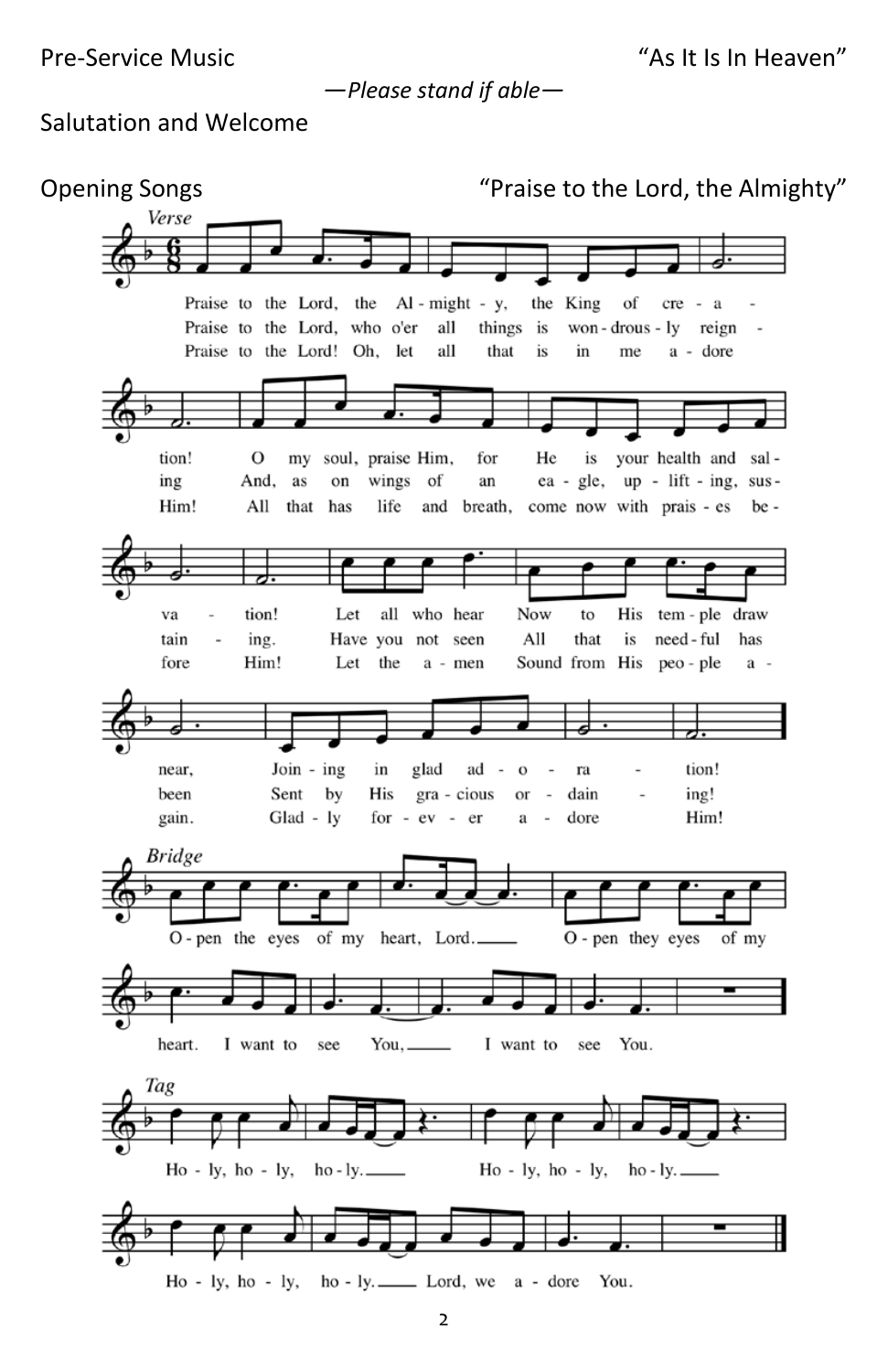### "Free to Worship"

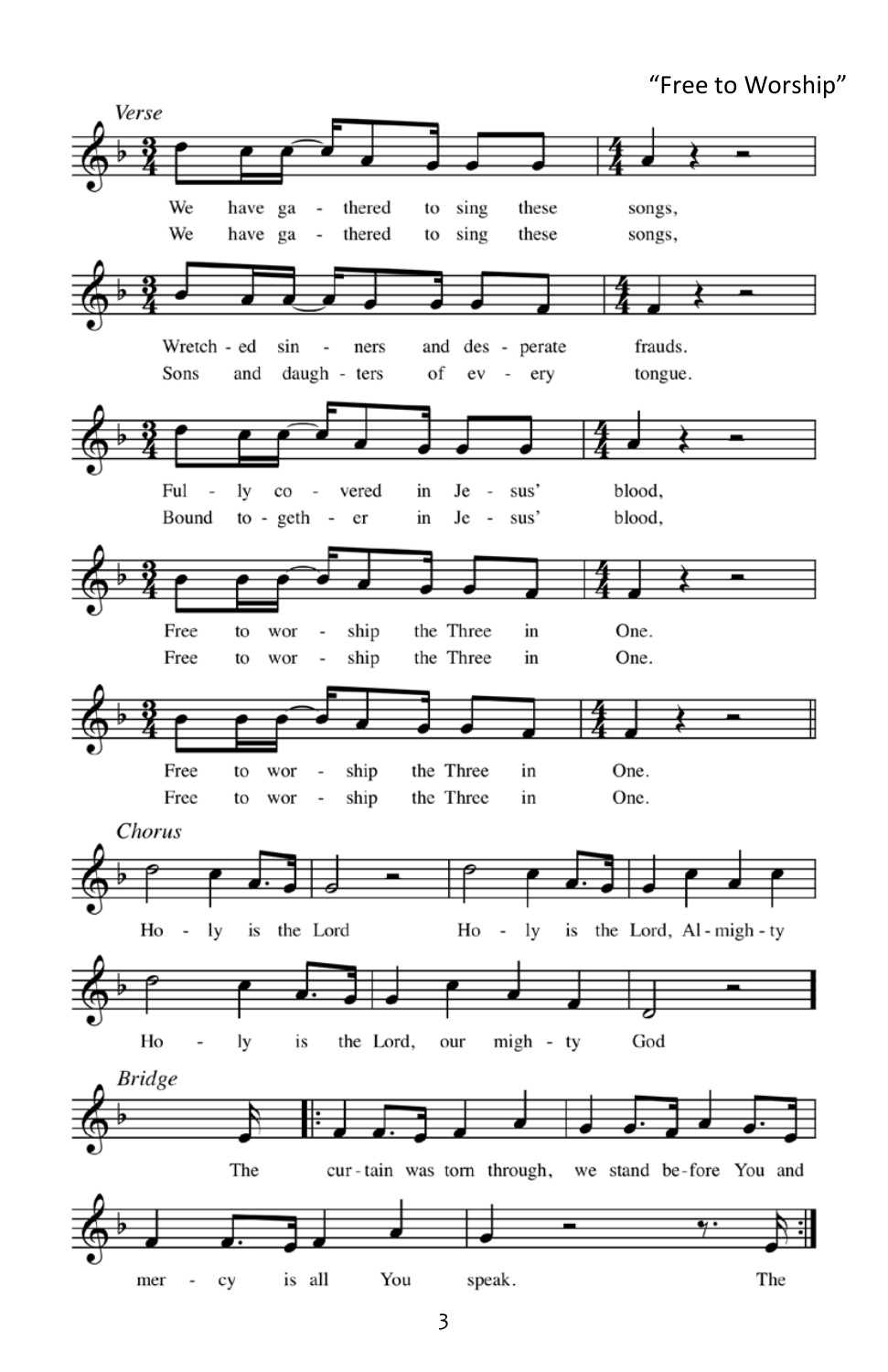*—Please sit—*

Reading **Luke 16:1-15** 

*He also said to the disciples, "There was a rich man who had a manager, and charges were brought to him that this man was wasting his possessions. 2 And he called him and said to him, 'What is this that I hear about you? Turn in the account of your management, for you can no longer be manager.' 3 And the manager said to himself, 'What shall I do, since my master is taking the management away from me? I am not strong enough to dig, and I am ashamed to beg. 4 I have decided what to do, so that when I am removed from management, people may receive me into their houses.' 5 So, summoning his master's debtors one by one, he said to the first, 'How much do you owe my master?' 6 He said, 'A hundred measures[a] of oil.' He said to him, 'Take your bill, and sit down quickly and write fifty.' 7 Then he said to another, 'And how much do you owe?' He said, 'A hundred measures[b] of wheat.' He said to him, 'Take your bill, and write eighty.' 8 The master commended the dishonest manager for his shrewdness. For the sons of this world[c] are more shrewd in dealing with their own generation than the sons of light. 9 And I tell you, make friends for yourselves by means of unrighteous wealth,[d] so that when it fails they may receive you into the eternal dwellings.*

*10 "One who is faithful in a very little is also faithful in much, and one who is dishonest in a very little is also dishonest in much. 11 If then you have not been faithful in the unrighteous wealth, who will entrust to you the true riches? 12 And if you have not been faithful in that which is another's, who will give you that which is your own? 13 No servant can serve two masters, for either he will hate the one and love the other, or he will be devoted to the one and despise the other. You cannot serve God and money."*

*14 The Pharisees, who were lovers of money, heard all these things, and they ridiculed him. 15 And he said to them, "You are those who justify yourselves before men, but God knows your hearts. For what is exalted among men is an abomination in the sight of God.*

Homily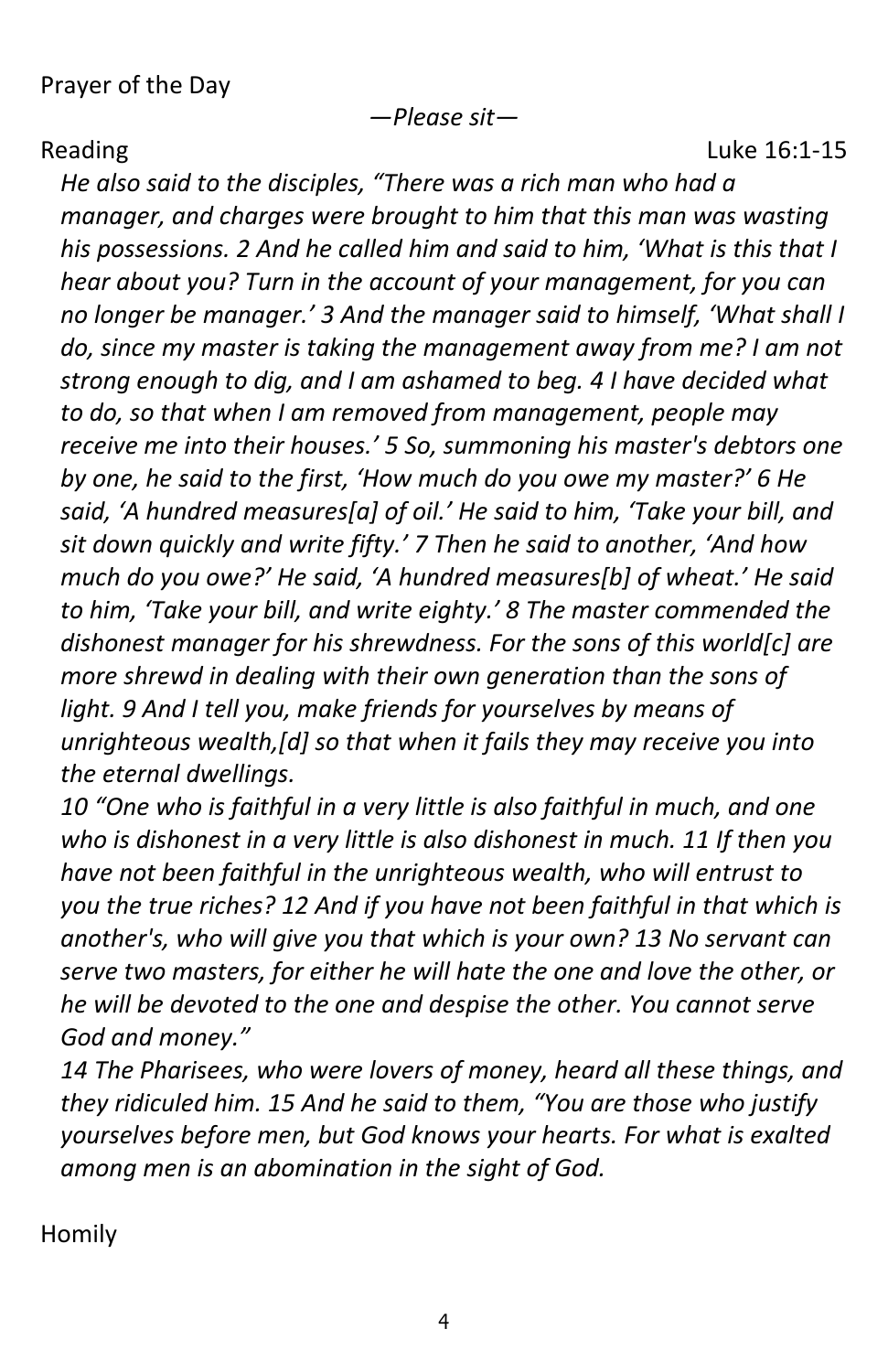## Communal Prayers

*The communal prayers allow the opportunity for the entire seminary community individually, and yet as one, to intercede for the church, the world, and all those in need. The intercessor will begin the prayers with the first three bids on p. 265 and then offer additional bids. Then the assembly is invited to offer bids aloud. Please speak as loudly as possible so that all may hear. The bids are offered in this fashion:*

*Intercessor: For… let us pray to the Lord; Assembly: Lord, have mercy.*

## Concluding Prayer *Assembly Prays Together*

**Almighty God, You have given us grace at this time with one accord to make our common supplication to You; and You have promised through Your most beloved Son that when two or three are gathered together in his Name You will be in the midst of them: Fulfill now, O Lord, these desires and petitions as may be best for us; granting us in this world knowledge of Your truth, and in the age to come life everlasting; through Jesus Christ our Lord. Amen.** *(Collect of St. John Chrysostom)*

Benediction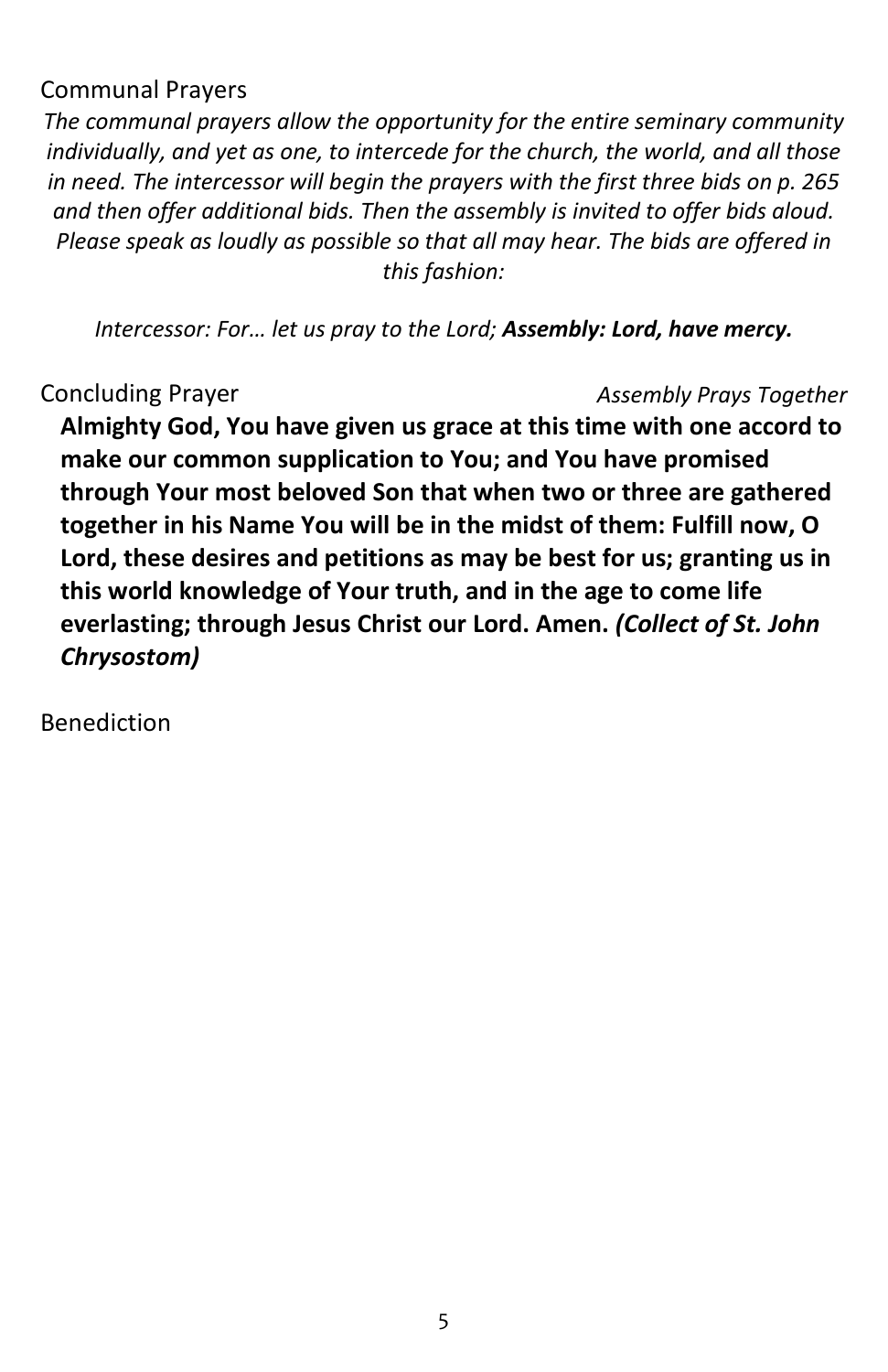